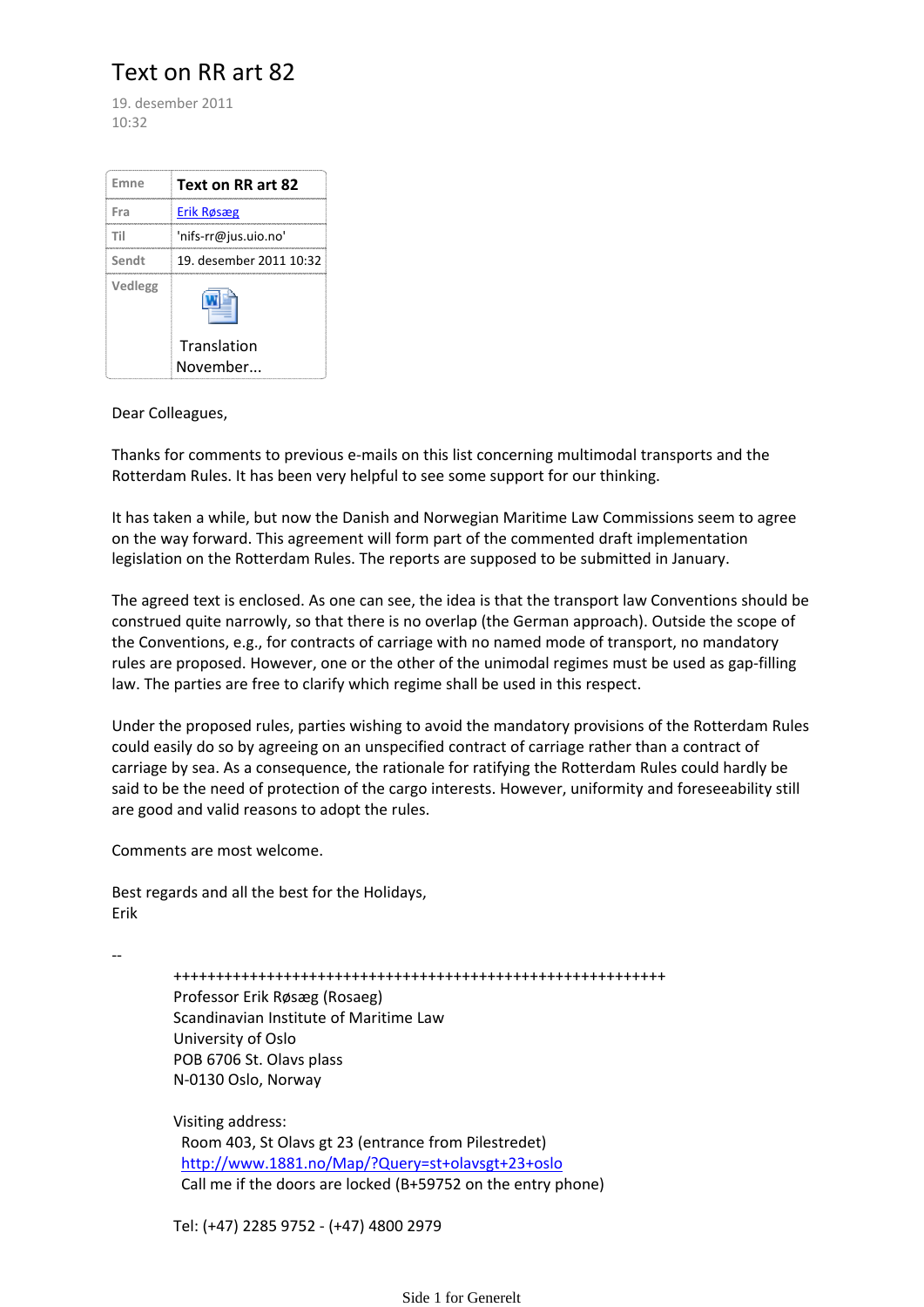## Fax: (+47) 9476 0189

 erik.rosag@jus.uio.no http://folk.uio.no/erikro/index.html

++++++++++++++++++++++++++++++++++++++++++++++++++++++++++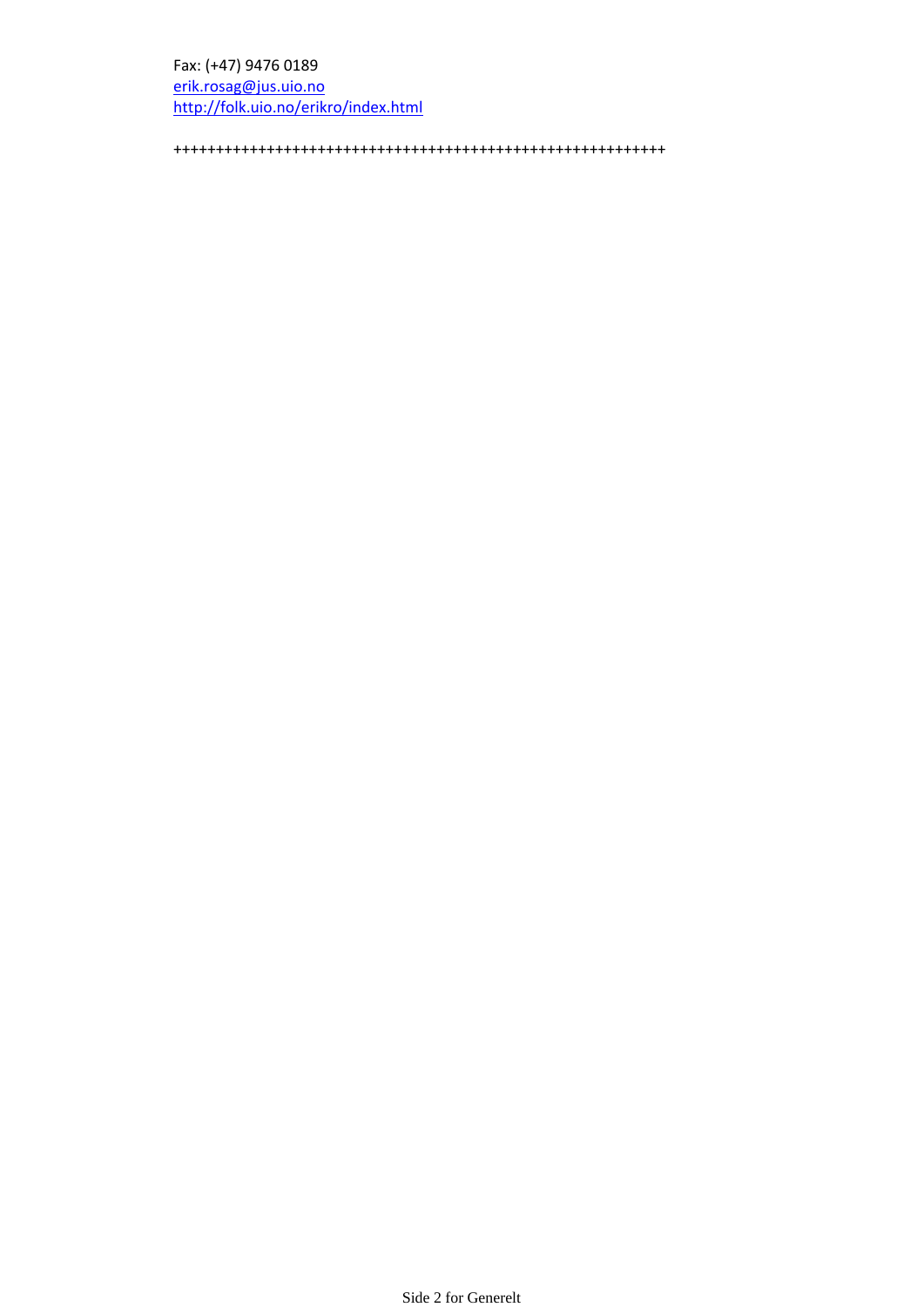## **GENERAL STATEMENTS IN THE TRAVAUX PRÉPARATOIRES ON THE RELATIONSHIP BETWEEN THE RR AND OTHER TRANSPORT LAW CONVENTIONS**

- developed at a meeting of the chairpersons and secretaries of the Danish and Norwegian Maritime Law Commissions 22 July 2011
- revised at the Danish‐Norwegian Maritime Law Commission Meeting 22‐23 November 2011

After the eventual ratification of the Rotterdam Rules, Norway [Denmark] will be bound by four major conventions regulating contracts of transport; the Rotterdam Rules (carriage by sea), CMR (carriage by road), COTIF‐CIM (carriage by rail) and the Montreal Convention (carriage by air).

Each of these Conventions has its own scope, which is set out in the Conventions. Obviously, the intention of the implementation legislation is that he Conventions shall be applied within this scope.

The scope of the Rotterdam Rules is set out in [draft § 252]. The scope provisions are linked up with contracts to carry by sea, and not with how the transport actually is carried out.<sup>1</sup> The Commission finds this to be a good approach.

In some cases, the boundaries between the Conventions are not clear. $2$  Thus an international transport of a container by road, sea and road again may be subject both to the CMR and the Rotterdam Rules. It is the view of the Commission that the Conventions must be construed in a way that do not make them contradicting, if necessary by restrictive interpretation. In European practice there is quite a few cases that construe the Conventions so that they do not contradict, e.g., so that the CMR does not apply to multimodal transports unless it is expressly stated, or that it does not apply to contracts of carriage not naming a mode of transport. It has also been submitted that one must consider the character of the transport obligation, so that, e.g., a multimodal contract which includes elements of road transport and sea transport should not be considered an agreement regulated by the CMR at all if the transport or the transport contract mainly have a character of being a sea transport.

Sometimes – even in current law – establishing in advance whether one or the other of the Conventions apply may be uncertain and difficult; e.g., if one does not know whether the goods will be unloaded from the truck during a ferry stretch, which pursuant to CMR Article 2 may be crucial for the application of that Convention. In such cases, one would not know whether to issue a CMR consignment note or a RR transport document. The parties should then act according to their best judgment, and issue documents on the basis of what the person issuing them knows about the transport and the boundaries between the different conventions at current law. If it appears in retrospect that the wrong transport document has been elected, the errors should not be considered to be of consequence.

There will be many situations in practice that at least not directly are covered of the scope of the Conventions, e.g. contracts in which the carrier is free to use whatever mode of transport he opts for.

<sup>1</sup> UNICITRAL Document A/63/17 (2008) para 21 et seq.

 After the November meeting referred to above, two participants have suggested that the agreed text should be amended by replacing this sentence with the following: "There may be situations in which the agreement of the parties is not clear (or where the scope of application of the above-mentioned transport Conventions is not clear)."